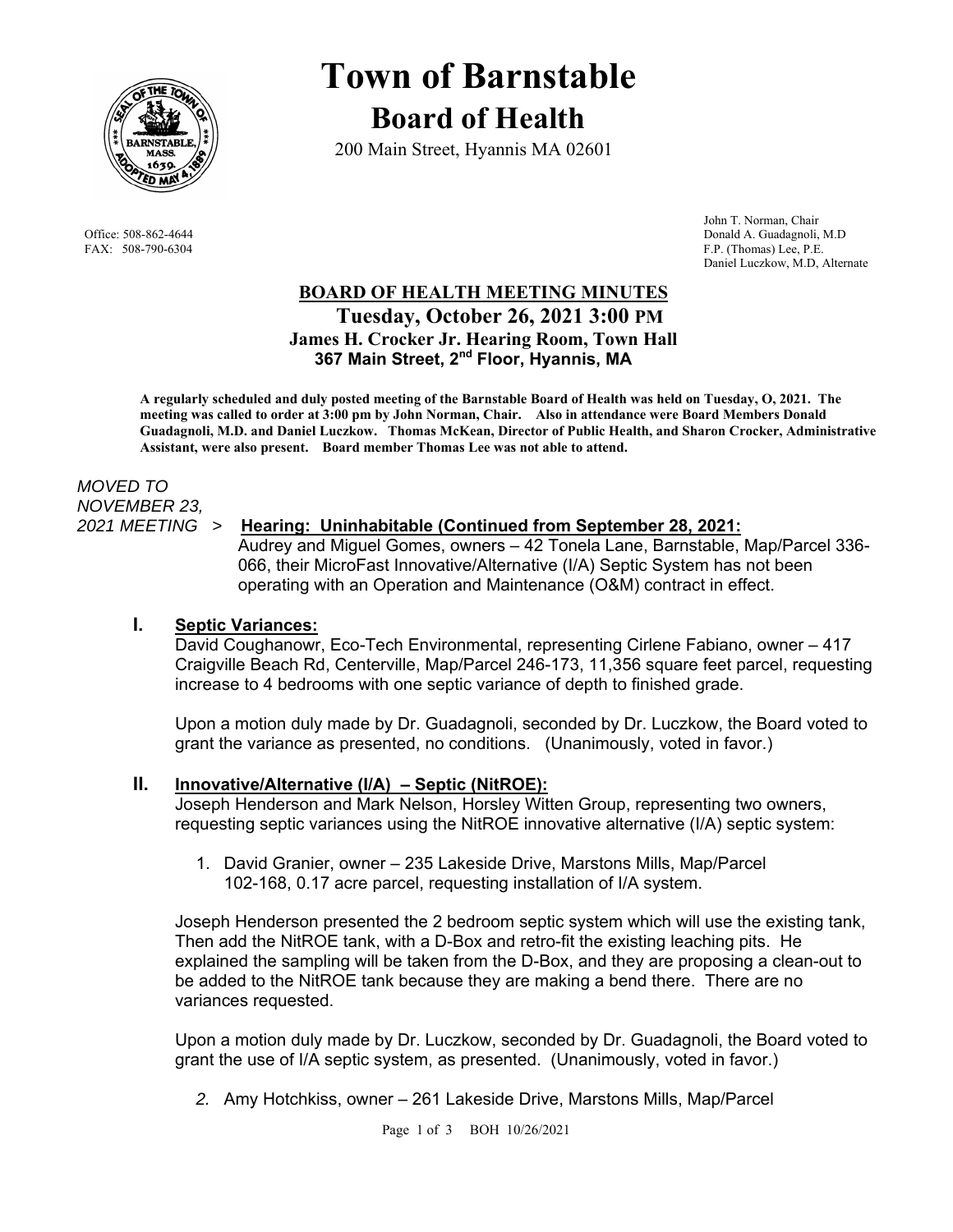102-165, 0.17 acre parcel, requesting I/A system with two setback variances and one depth to finished grade variance.

Joseph Henderson presented the 3 bedroom plan which would use the existing tank, then run the piping out to the front yard and install a new NitROE tank, new D-Box and new leaching field. Two of the three variances are for setbacks to the building and the third is a variance depth to cover.

Upon a motion duly made by Dr. Guadagnoli, seconded by Dr. Luczkow, the Board voted to grant the variances as presented, with the following condition: the abandonment of pit (located under the shed) will be done by filling it in. (Unanimously, voted in favor.)

#### **III. Innovative/Alternative (I/A) – Septic (Fuji Clean) – proposed pilot program:**

 Joseph Henderson and Mark Nelson, Horsley Witten Group, representing Jane Ward and Stephen Waller, owners – 125 Blantyre Avenue, Centerville, Map/Parcel 229-108, 0.31 acre parcel, requesting the use of a proposed pilot program - Fuji Clean, requesting one setback variance and approval of new type of innovative/alternative system.

Mark Nelson mentioned the system is designed to remove nitrogen and has the ability to remove phosphorus, as mentioned in informal discussion at last meeting. If the Board approves, the plan will be submitted to the Department of Environmental Protection (DEP) for an individual pilot approval. George Heufelder at the MA Test Center will be testing the system for the first two years. Mark said he was asked about the effects of cold weather with the system and is awaiting a response back from the manufacturer. Mark believes there is no issue as the water will be moving through system similar to any other septic system.

Mr. McKean said there are three outstanding items on the plan dated October 21, 2021: 1) the water line shows a short stub into a paved area and doesn't identify where it goes, 2) the volume does not add up to the total reflected on plan, and 3) there is a cold weather requirement for a roofing system in some conditions.

Mr. Henderson addressed items: 1) water department does not have record of water line. Once construction begins, Dig Safe will be identifying line, 2) will address calculation, and 3) the roofing is required if snows more than one meter which hasn't occurred here. Once DEP approves, they will be bringing the plan back to the Health Division.

In response to Dr. Luczkow's question of outcome if the innovative components discontinue to work, Mr. Nelson said the system is gravity fed and will continue to work with the results being at least as good as what is in the ground currently, if not better.

Mr. Norman thanked the owner and engineers for spending the time at the prior meeting to education the Board on the proposed system.

Upon a motion duly made by Dr. Luczkow, seconded by Dr. Guadagnoli, the Board voted to grant the approval and support to move forward with application to the DEP for individual pilot plan. (Unanimously, voted in favor.)

**IV. Sewer Connection – Exempt (Continued from September 28, 2021):** William Swift, owner – 32 Bow Lane, Barnstable, Map/Parcel 299-049-001, 86,472